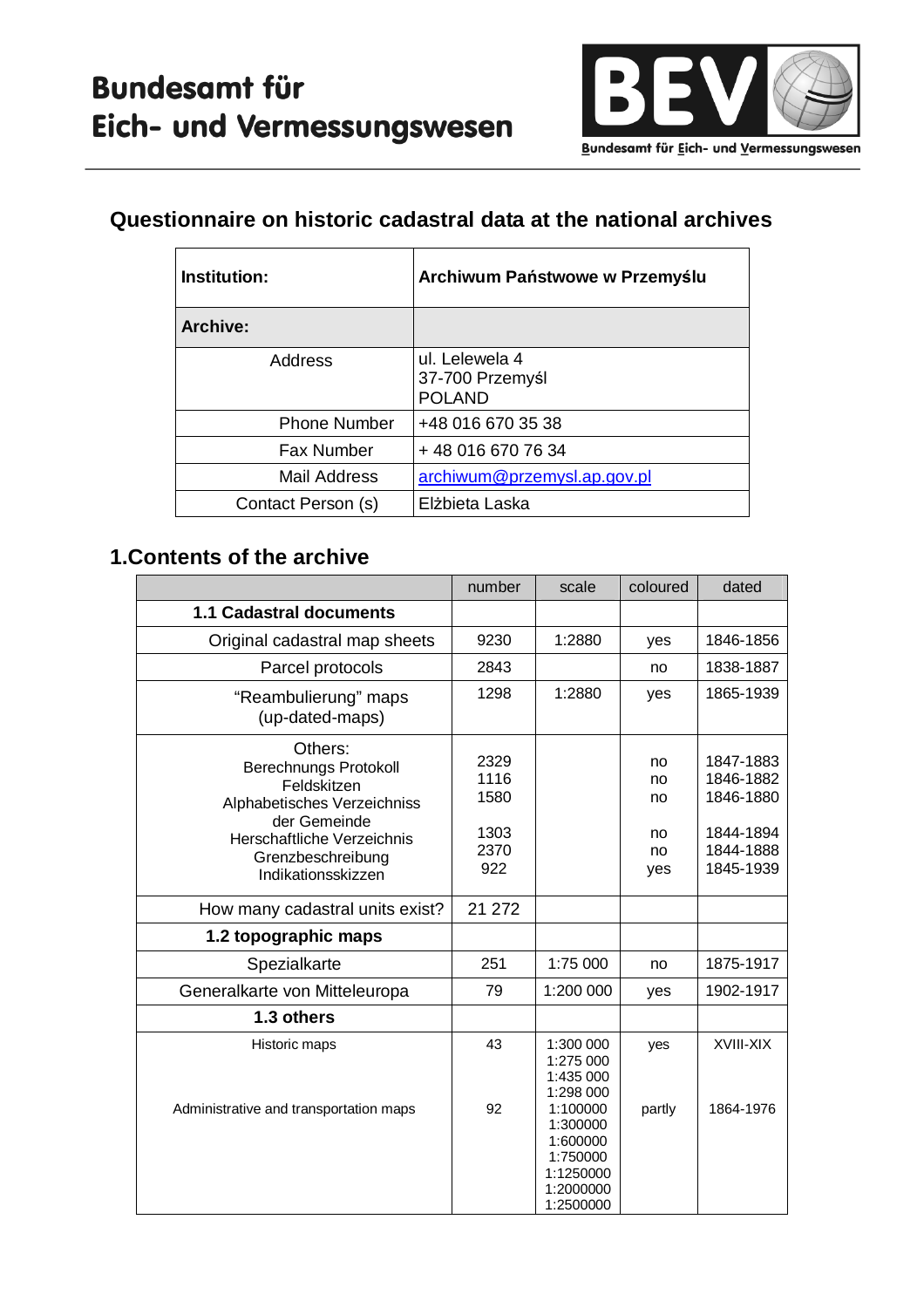| Photogrammetric documentation | 151 | 1:105000<br>1:200000<br>1:1500000<br>1:3000000<br>1:5000<br>1:25000 | no | 1970-1980 |
|-------------------------------|-----|---------------------------------------------------------------------|----|-----------|
| <b>Remarks</b>                |     |                                                                     |    |           |
| please enclose samples        |     |                                                                     |    |           |

# **2. Contents of the cadastral maps**

|                              | yes | no |  |
|------------------------------|-----|----|--|
| boundaries                   | X   |    |  |
| number of parcels            | X   |    |  |
| name of owners               |     | X  |  |
| land use                     |     | x  |  |
| field names                  | X   |    |  |
| triangulation points         |     | X  |  |
|                              |     |    |  |
| .                            |     |    |  |
| <b>Remarks</b>               |     |    |  |
| Please enclose a drawing key |     |    |  |

# **3. co-ordinate origin**

|                                      | yes | no |
|--------------------------------------|-----|----|
| St.Stephan in Wien/A                 |     | X  |
| Schöcklberg bei Graz/A               |     | x  |
| Krimberg bei Laibach/SLO             |     | x  |
| Gusterberg bei Kremsmünster/A        |     | x  |
| Pfarrkirche in Innsbruck/A           |     | X  |
| Löwenburg in Lemberg/Ukr             | X   |    |
| Basispunkt bei Radautz/Ro            |     | X  |
| Sternwarte Budapest/H                |     | x  |
| others                               |     | X  |
| <b>Remarks</b>                       |     |    |
| Please enclose a picture or a sketch |     |    |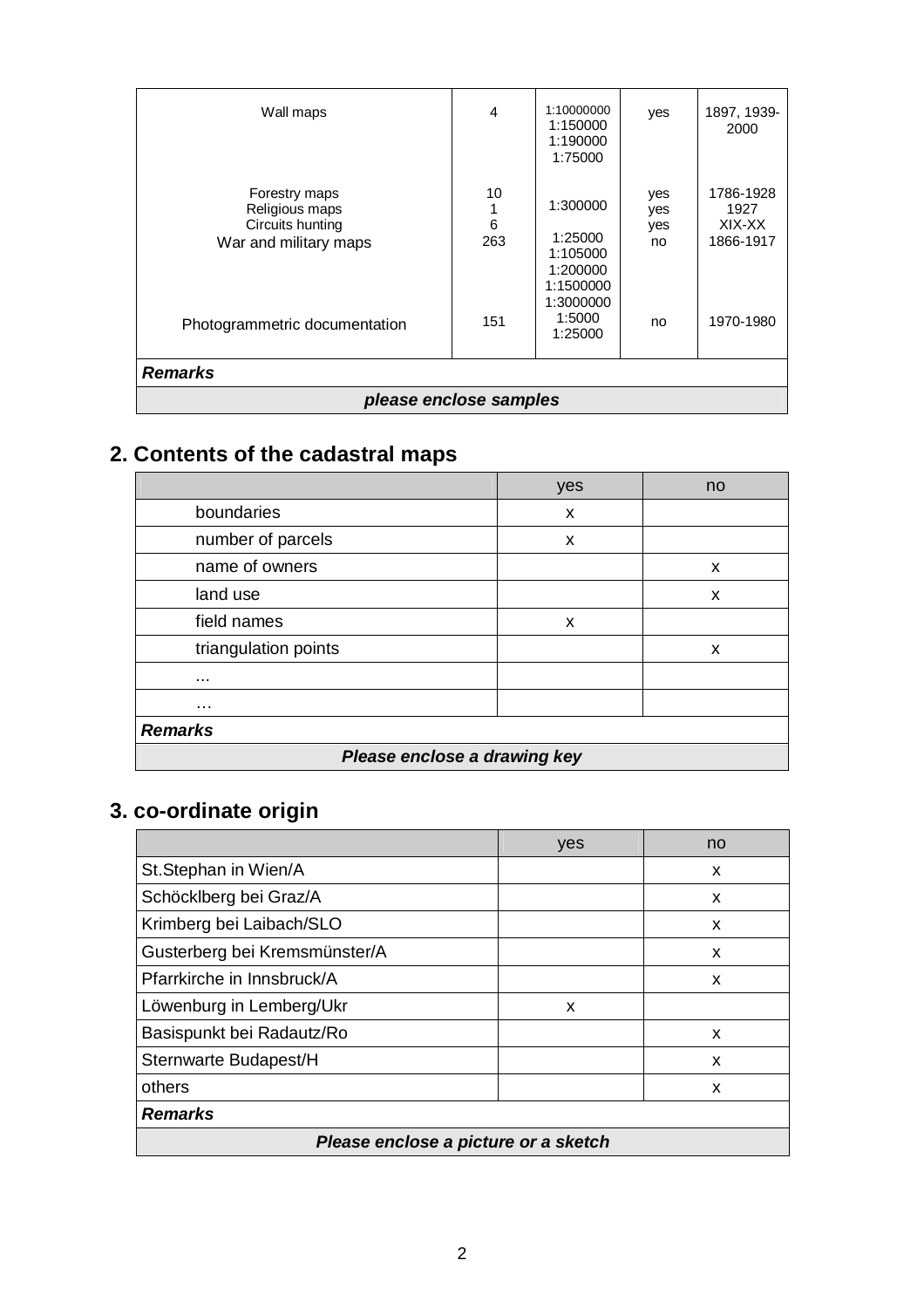# **4. The main interest of the user lays in**

|                                                                               | $\frac{9}{6}$ |
|-------------------------------------------------------------------------------|---------------|
| - technical question concerning boundaries                                    | 5             |
| - legal questions concerning ownership law                                    | 50            |
| - historic questions                                                          | 30            |
| - geographic questions                                                        | 10            |
| - private interest, buying copies of the map sheets for<br>decoration reasons |               |
| - others                                                                      |               |
| <b>Remarks</b>                                                                |               |

## **5. The education of the archivists**

|                                  | employees |
|----------------------------------|-----------|
| Skilled/semiskilled surveyor     |           |
| Skilled/semiskilled cartographer |           |
| Skilled/semiskilled historian    |           |
| Graduated surveyor               |           |
| Graduated historian              | 9         |
| <b>Remarks</b>                   |           |

## **6. Does a museum of geodesy/cadastre exist?**

| Museum:             | <b>Not exist</b> |
|---------------------|------------------|
| Address             |                  |
| <b>Phone Number</b> |                  |
| Fax Number          |                  |
| <b>Mail Address</b> |                  |
| Contact Person (s)  |                  |
| <b>Remarks</b>      |                  |

## **7. Customer Service in the cadastral archiv**

|                                                  | yes | no |
|--------------------------------------------------|-----|----|
| the archive is opened to the public              | x   |    |
| Analog copies(prints) are sold                   | X   |    |
| <b>Black/white</b>                               | X   |    |
| coloured                                         | x   |    |
| digital data are sold<br>Black/white<br>coloured | x   |    |
| the archive is presented on the internet         |     | x  |
| in the original language                         |     | x  |
| In English                                       |     | x  |
| Home page:.                                      |     | x  |
| <b>Remarks</b>                                   |     |    |